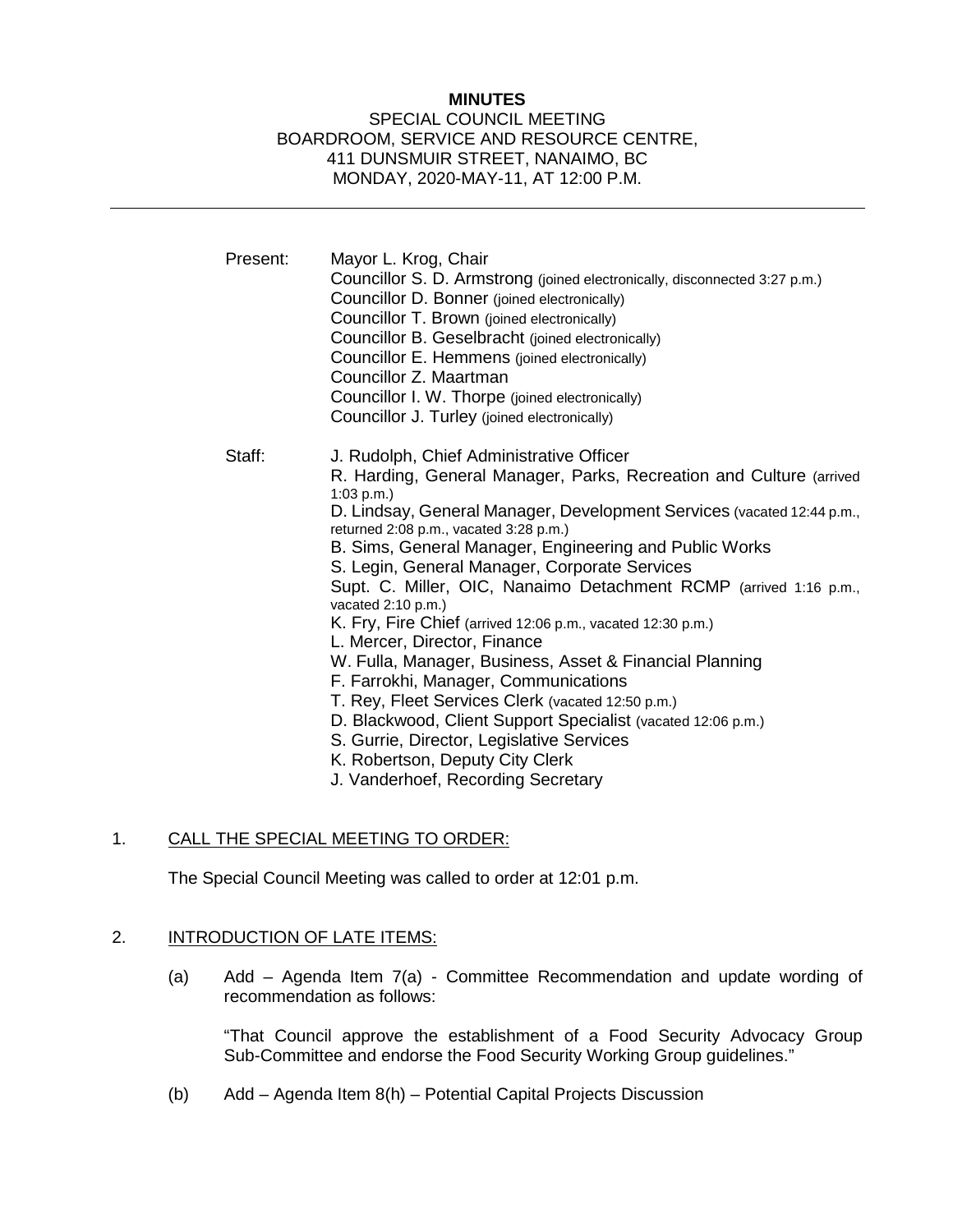MINUTES – SPECIAL COUNCIL 2020-MAY-11 PAGE 2

### 3. APPROVAL OF THE AGENDA:

It was moved and seconded that the Agenda, as amended, be adopted. The motion carried unanimously.

### 4. ADOPTION OF THE MINUTES:

It was moved and seconded that the Minutes of the Regular Council Meeting held in the Shaw Auditorium, Vancouver Island Conference Center, 80 Commercial Street, Nanaimo, BC, on Monday, 2020-APR-27, at 4:30 p.m. be adopted as circulated. The motion carried unanimously.

### 5. MAYOR'S REPORT:

Mayor Krog spoke regarding the following:

- Premier John Horgan's recent announcement regarding the Province's plan to open up BC
- May  $5<sup>th</sup>$  announcement regarding the formation of the Mayor's Task Force on Recovery and Resilience
- The amount of planning involved in reopening facilities
- Union of BC Municipalities has been monitoring and assessing the impacts of COVID-19 on municipalities

K. Fry entered the Boardroom at 12:06 p.m.

D. Blackwood vacated the Boardroom at 12:06 p.m.

- New rubber safety surface for Maffeo-Sutton Park playground will be made from recycled scrap tire materials
- The Golden Bucket Contest will be back this year with a twist as participants will be searching for a Golden Bucket sticker with a scan code instead of a physical bucket
- Reminded residents to be safe on or near the water while enjoying the nice weather and provided some statistics about drowning incidents
- Reminded residents to continue social distancing as these practices have kept the number of COVID-19 cases low on Vancouver Island and referenced Premier John Horgan's recent announcement for guidelines

### 6. CONSENT ITEMS:

It was moved and seconded that the following items be adopted by consent:

- (a) Committee Recommendations
	- 1. Approval of Special Health and Housing Task Force Meeting Recommendation – 2020-MAY-06.
		- 1. Food Security Working Group Update and Review of Food Security Working Group Guidelines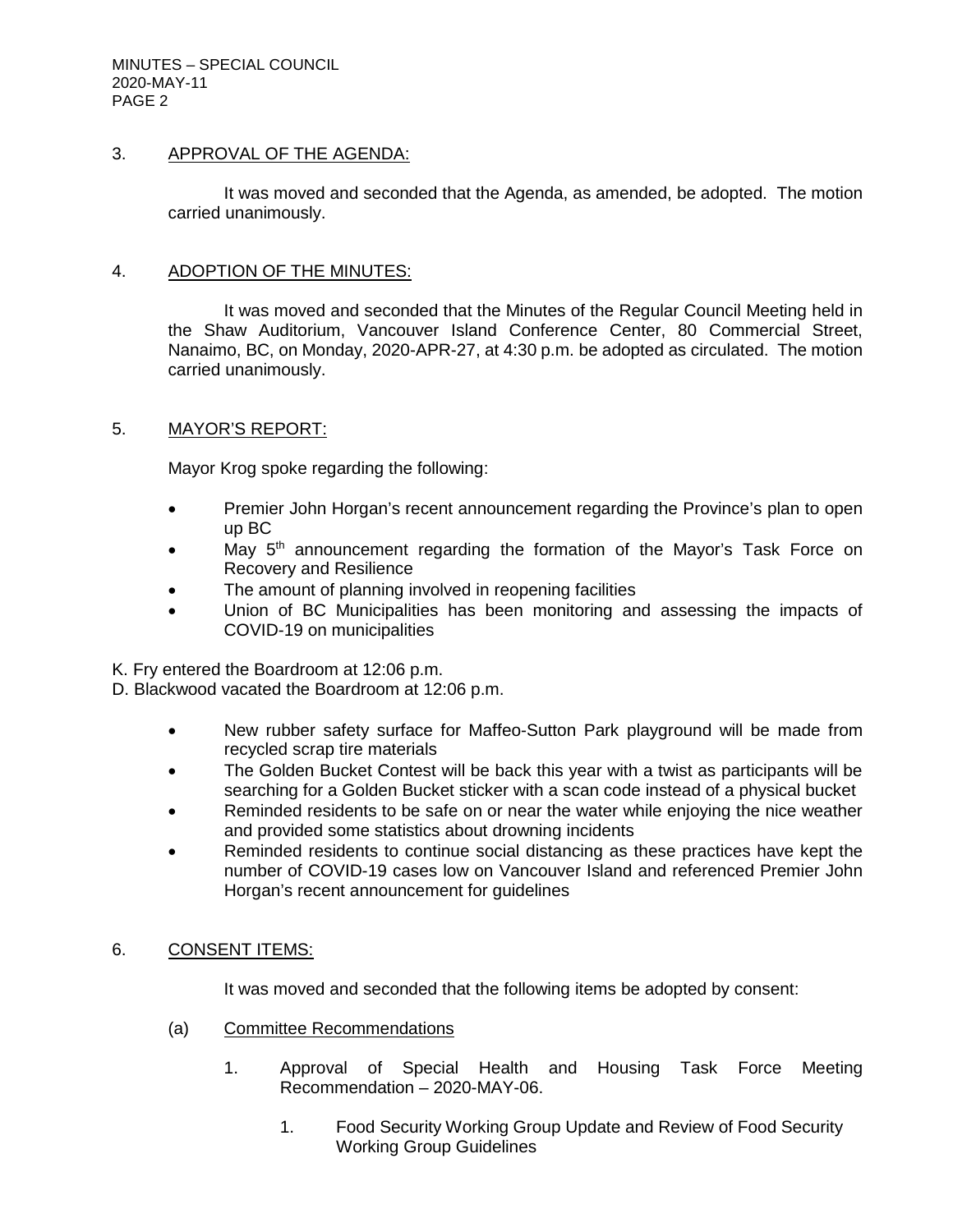That Council approve the establishment of a Food Security Advocacy Group Sub-Committee and endorse the Food Security Working Group guidelines.

The motion carried unanimously.

### 7. REPORTS:

#### (a) 2020-2024 Financial Plan Amendment Bylaw

Introduced by Shelley Legin, General Manager, Corporate Services.

It was moved and seconded that "Financial Plan Amendment Bylaw 2020 No. 7307.01" (To amend the 2020 – 2024 Financial Plan), pass first reading. The motion carried.

*Opposed: Councillors Bonner and Turley*

It was moved and seconded that "Financial Plan Amendment Bylaw 2020 No. 7307.01" pass second reading. The motion carried. *Opposed: Councillors Bonner and Turley*

It was moved and seconded that "Financial Plan Amendment Bylaw 2020 No. 7307.01" pass third reading. The motion carried. *Opposed: Councillors Bonner and Turley*

It was moved and seconded that "Financial Plan Amendment Bylaw 2020 No. 7307.01" be adopted. The motion carried. *Opposed: Councillors Bonner and Turley*

(b) 2020 Property Tax Rates Bylaw

Introduced by Shelley Legin, General Manager, Corporate Services.

It was moved and seconded that "Property Tax Rates Bylaw 2020 No. 7309" (To set the property tax rates for 2020) pass first reading. The motion carried. *Opposed: Councillors Bonner and Turley*

It was moved and seconded that "Property Tax Rates Bylaw 2020 No. 7309" pass second reading. The motion carried. *Opposed: Councillors Bonner and Turley*

It was moved and seconded that "Property Tax Rates Bylaw 2020 No. 7309" pass third reading. The motion carried. *Opposed: Councillors Bonner and Turley*

It was moved and seconded that "Property Tax Rates Bylaw 2020 No. 7309" be adopted. The motion carried. *Opposed: Councillors Bonner and Turley*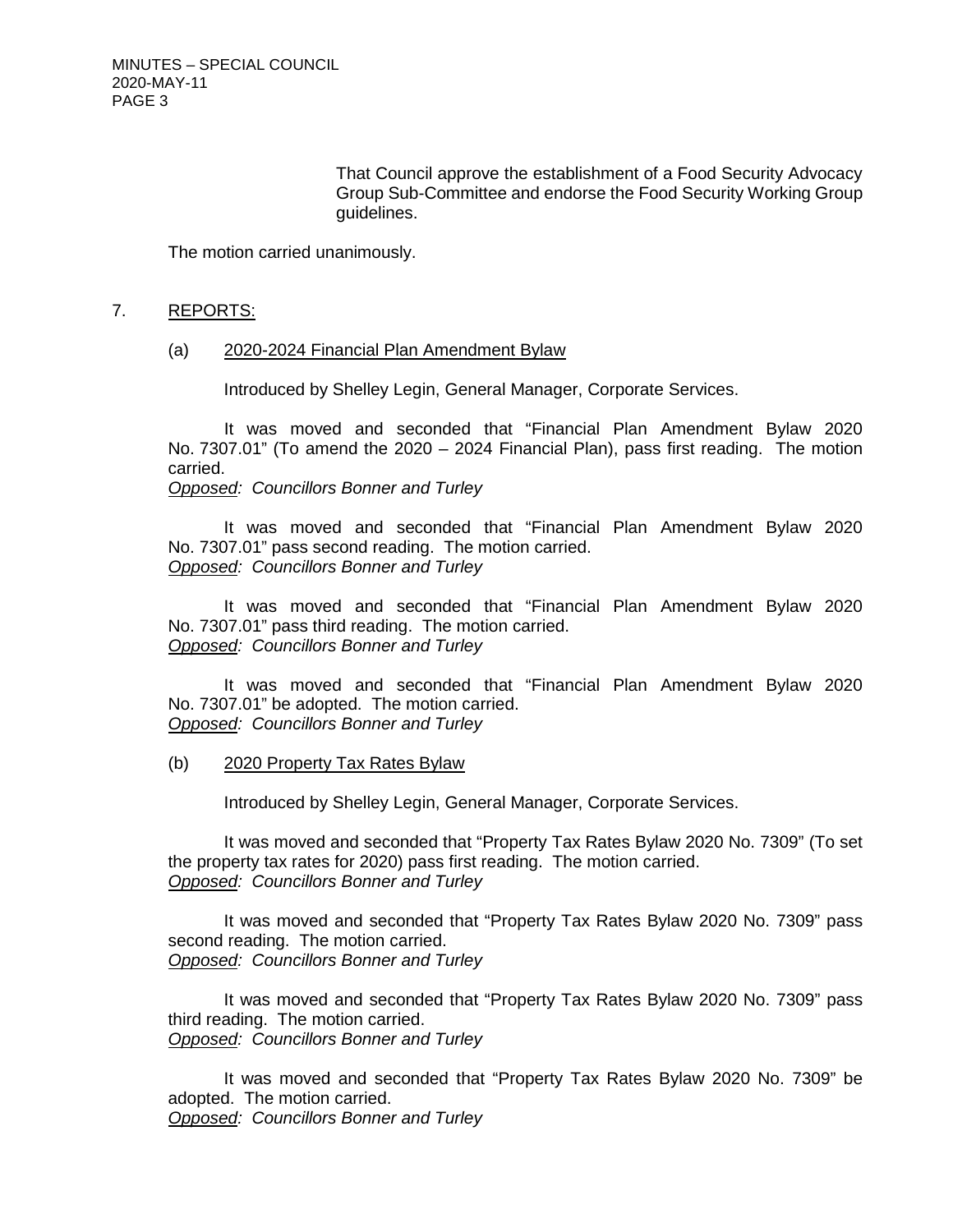(c) Internal Borrowing Resolution

Introduced by Laura Mercer, Director, Finance.

It was moved and seconded that Council approve additional internal borrowing from the Development Cost Charge (DCC) City Wide Drainage Reserve Fund in the amount of \$672,600 in 2020 to fund the Sanitary Sewer DCC project SS19: Millstone Trunk South, for a 20-year term at an interest rate of 2%. Repayment of the internal borrowing to be from sewer operations. The motion carried unanimously.

(d) Quarterly Purchasing Report (Single and Sole Source, Purchases in Excess of \$250,000 and Instances of Non-Compliance Purchases)

Introduced by Laura Mercer, Director, Finance.

(e) Automated Garbage Trucks - Equipment Financing

Introduced by Laura Mercer, Director, Finance.

It was moved and seconded that Council approve the borrowing of up to \$406,585 through the Municipal Finance Authority's (MFA) Equipment Financing Program to purchase one (1) additional automated garbage truck in 2020. The motion carried unanimously.

K. Fry vacated the Boardroom at 12:30 p.m.

(f) Green Fleet Strategy

Introduced by Bill Sims, General Manager, Engineering and Public Works.

Presentation:

- 1. Bill Sims, General Manager, Engineering and Public Works, provided a presentation regarding the Green Fleet Strategy. Highlights included the following:
	- In June, 2019 Council directed Staff to join the E3 Fleet
	- E3 Fleet is designed to reduce emissions through improved efficiency, and standards for continued improvement of the fleet
	- The City of Nanaimo is the only fleet on Vancouver Island that has an E3 Fleet rating and is rated as silver
	- Reviewed some of the initiatives taken so far such as: automated fuel management system, anti-idling policy, bio-diesel fuel, and hybrid and electric vehicles
	- Noted the decrease in diesel and gasoline usage between 2007 2018 and the reduction in green house gas and overall  $CO<sub>2</sub>e$  emissions
- D. Lindsay vacated the Boardroom at 12:44 p.m.

It was moved and seconded that Council adopt the City of Nanaimo Green Fleet Strategy 2020. The motion carried unanimously.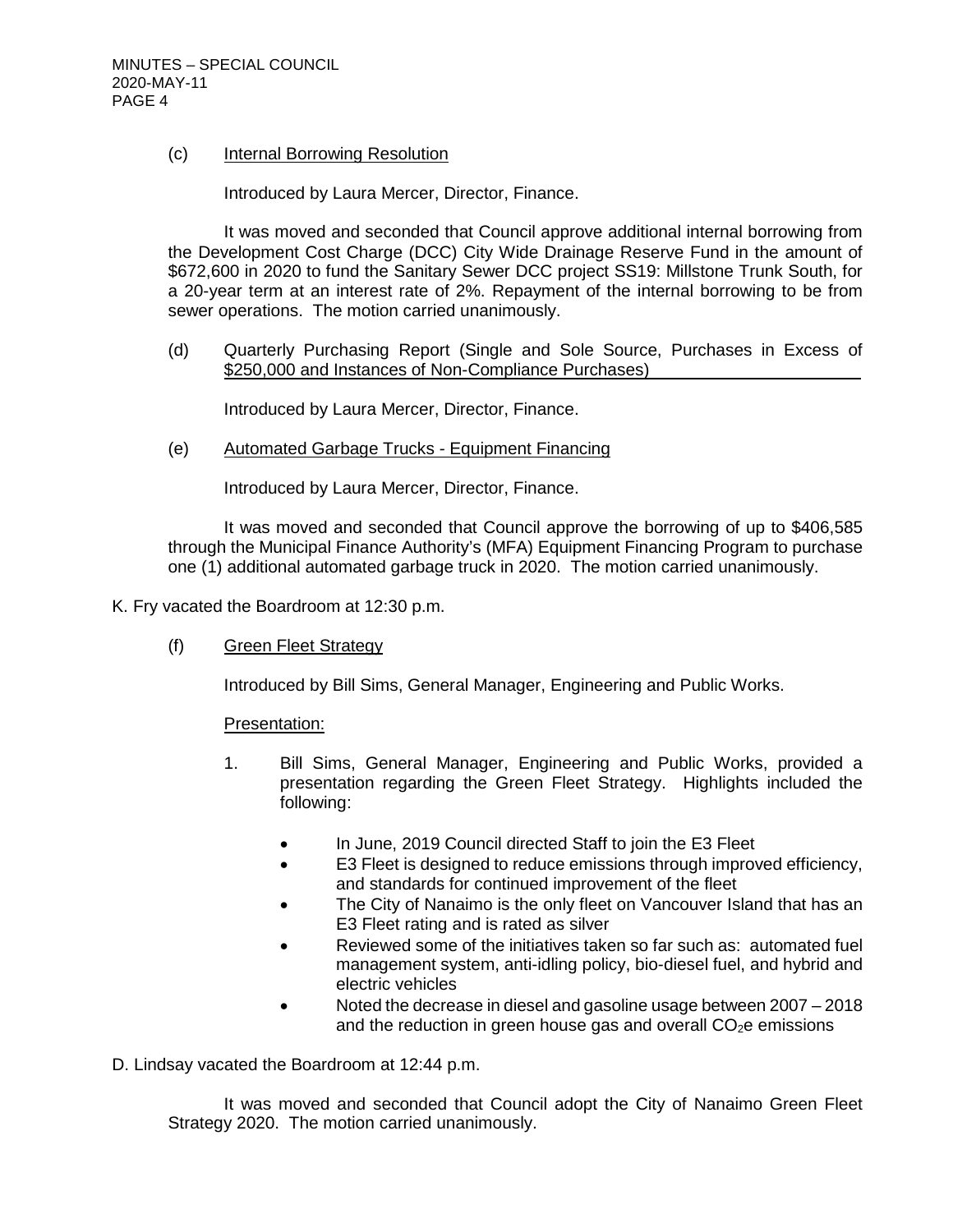MINUTES – SPECIAL COUNCIL 2020-MAY-11 PAGE 5

### T. Rey vacated the Boardroom at 12:50 p.m.

(g) Advocacy Framework

Sheila Gurrie, Director, Legislative Services, spoke regarding advocacy being conducted as a unit, tying items to the Strategic Plan, having the support of partners including Snuneymuxw First Nation (SFN) and the importance of a clear communication strategy.

A discussion period ensued. Highlights included the following:

- Crime rates and the judicial system
- Potential stake holders
- How to select topics and strategies
- Renaming the treatment centres topic to include health centres

R. Harding entered the Boardroom at 1:03 p.m.

- Topics being routed in current City plans and if possible provincial goals
- Health and Housing Task Force providing suggestions on advocacy topics

Supt. Miller entered the Boardroom at 1:16 p.m.

The Special Council Meeting recessed at 1:22 p.m. The Special Council Meeting reconvened at 1:39 p.m.

Discussion continued as follows:

• The Health and Housing Task Force is focused on drug addiction and mental health, but there are citizens within the community facing homelessness for other reasons such as job loss, divorce, foreclosure, etc.

It was moved and seconded that Council adopt the Advocacy Framework as a tool for clearly and succinctly outlining future advocacy strategies. The motion carried unanimously.

It was moved and seconded that Council refer the Advocacy Framework to the Health and Housing Task Force Working Group. The motion carried unanimously.

(h) Potential Capital Projects Discussion

Jake Rudolph, Chief Administrative Officer, noted the importance of having shovel-ready projects on hand to apply for government opportunities/funding as they come up.

A discussion period ensued. Highlights included the following:

- Waterfront Walkway as a potential future shovel-ready project
- Current state of the RCMP building

D. Lindsay returned to the Boardroom at 2:08 p.m.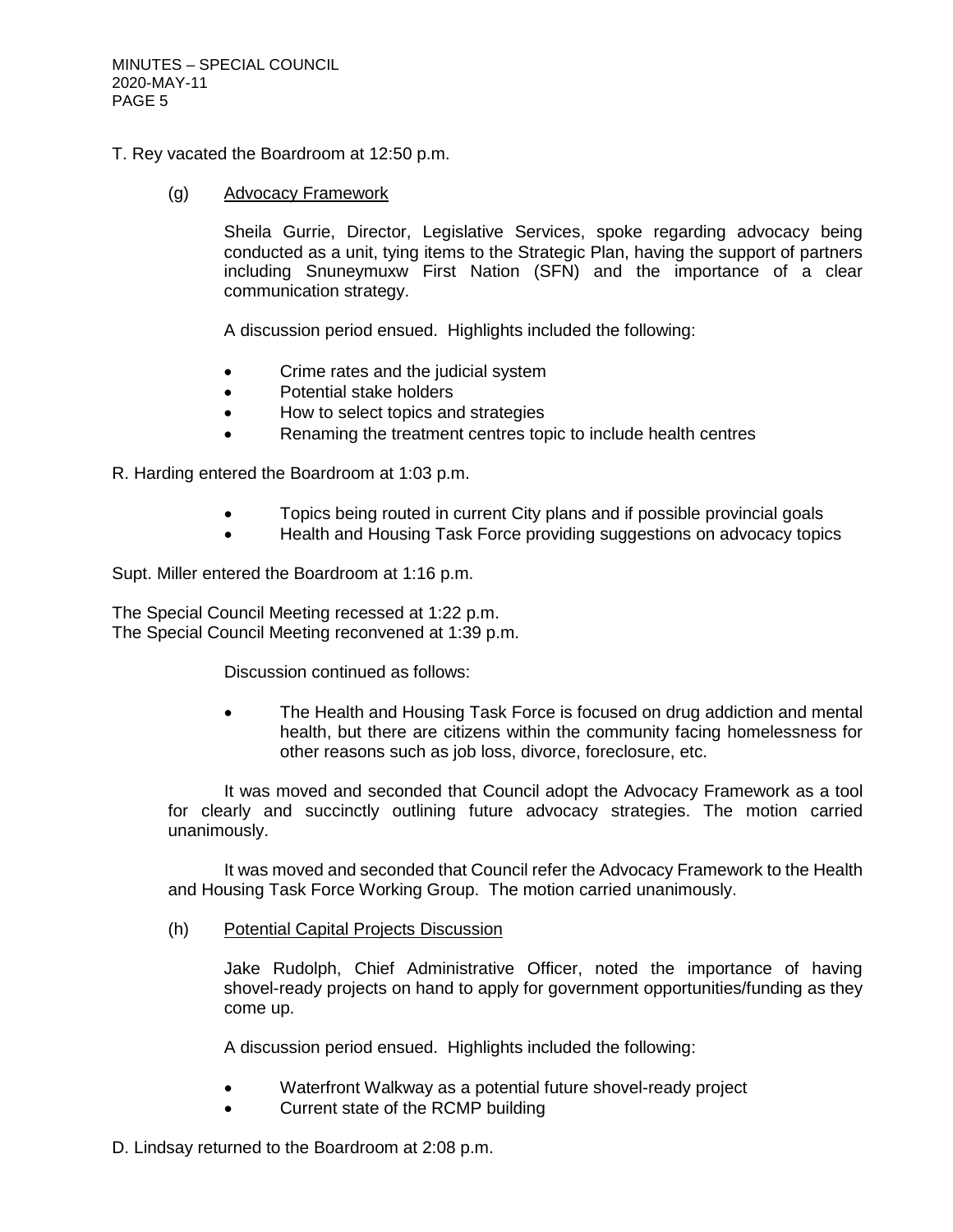MINUTES – SPECIAL COUNCIL 2020-MAY-11 PAGE 6

Supt. Miller vacated the Boardroom at 2:10 p.m.

- Replacement of the Public Works building
- Potential uses for 575 Fitzwilliam Street property
- Including the Wakesiah Avenue Corridor project on the list
- Projects related to active transportation
- Packaging projects in a borrowing referendum
- Economic uncertainty following COVID-19
- Paul Manly, MP, has offered to promote City of Nanaimo shovel-ready projects to the federal government for potential financial support
- Terminal Nicol Reimagined Project

It was moved and seconded that Council direct Staff to prepare briefing materials and an information report on the following capital projects for consideration of future potential stimulus progress and advocacy opportunities:

- Waterfront Walkway Departure Bay
- South End Community Centre
- RCMP Facility
- Public Works Facility
- Fire Training Centre
- Terminal Nicol Reimagined; and
- Wakesiah Avenue Corridor

The motion carried unanimously.

### 8. NOTICE OF MOTION:

Mayor Krog spoke regarding correspondence that Council received from Mayor Linda Buchanan, City of North Vancouver, to Hon. David Eby, Q.C., requesting increased flexibility regarding liquor-licensing regulations around restaurants and patios.

It was moved and seconded that Council direct Mayor Krog to write a letter in support of the City of North Vancouver's request to Hon. David Eby, Q.C. supporting businesses by making liquor licensing more flexible. The motion carried unanimously.

### 9. AGENDA PLANNING:

(a) Agenda Planning

Introduced by Sheila Gurrie, Director, Legislative Services.

A discussion period ensued. Highlights included the following:

May 25<sup>th</sup> Governance and Priorities Committee Meeting will be a Special Council meeting potentially regarding MoESS if delegations can attend fairly and social distancing can be facilitated in the Shaw Auditorium